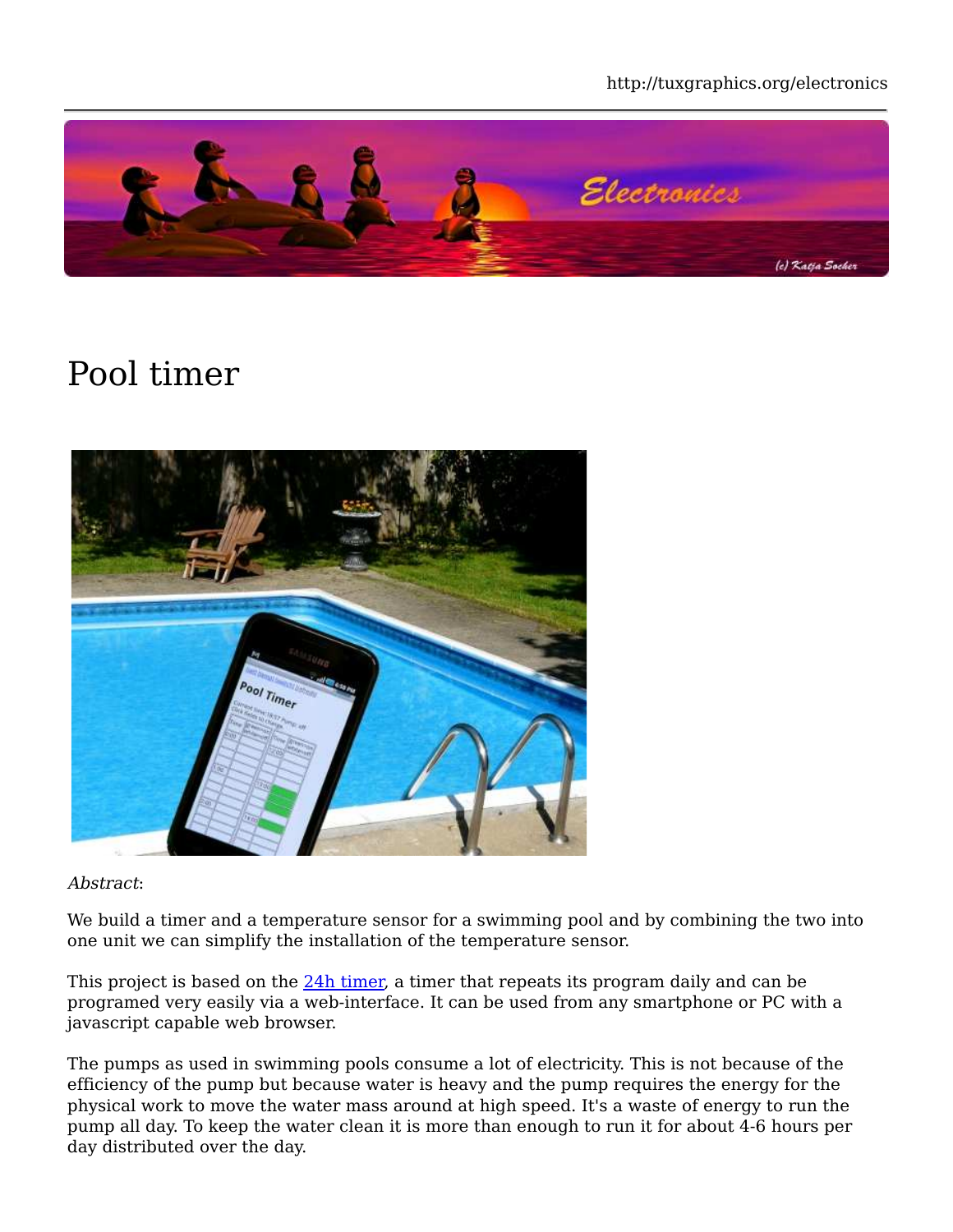This web-based 24h timer is designed to control a swimming pool pump and measure air and water temperature. It plots the temperature history as as bar graphs. By combining the timer for the pump and the temperature sensors into one unit we have more flexibility in installing the temperature sensor. There is no need for a sensor in the pool water and the whole unit can be conveniently installed in a shed near the pump.

The base hardware is the tuxgraphics ethernet board. The software loaded into the board provides a web server with hardware control functions. You can operate this pool timer with a few mouse clicks for your PC or smartphone.

**\_\_\_\_\_\_\_\_\_\_\_\_\_\_\_\_\_ \_\_\_\_\_\_\_\_\_\_\_\_\_\_\_\_\_ \_\_\_\_\_\_\_\_\_\_\_\_\_\_\_\_\_**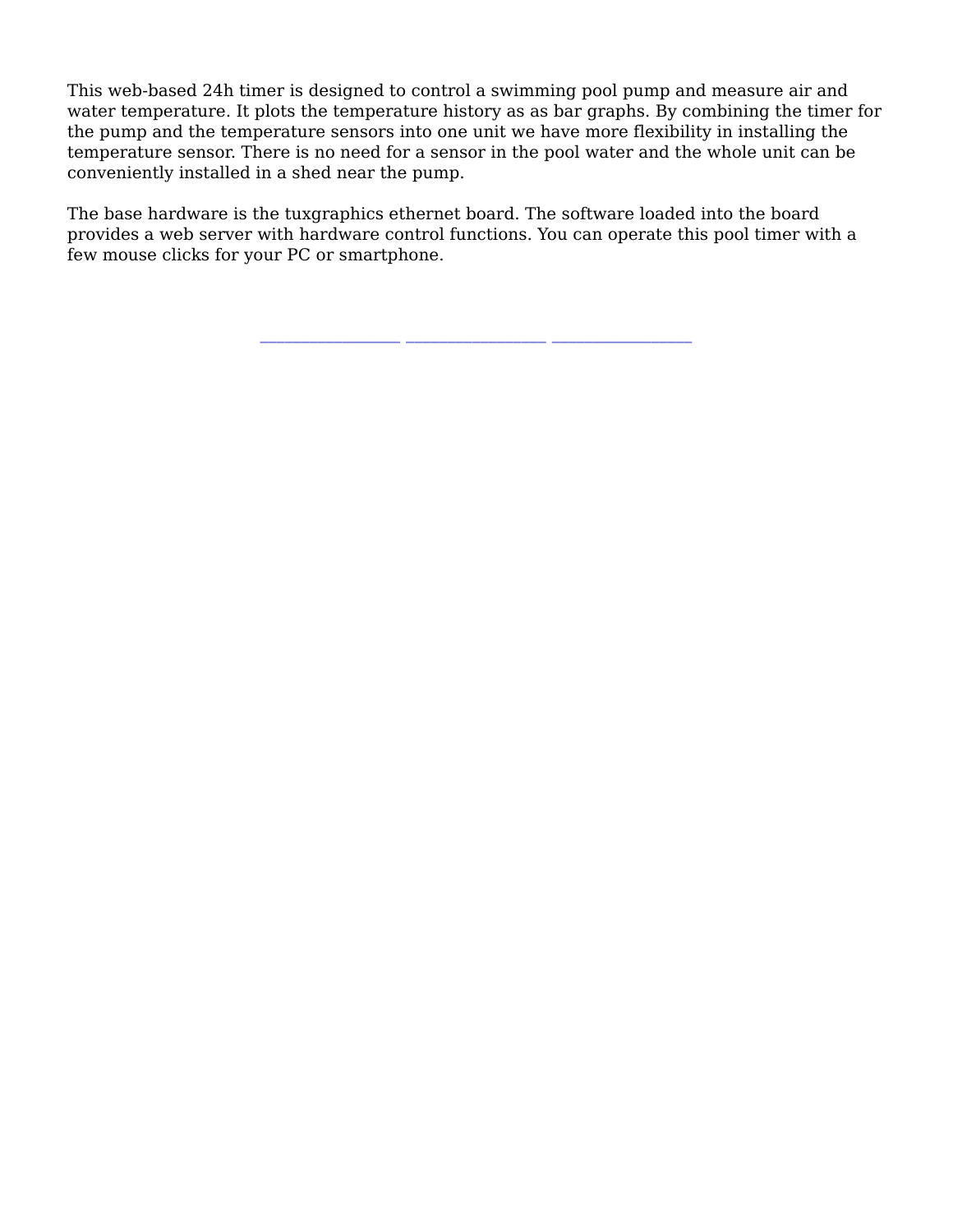### The two in one advantage

We could measure the water temperature by just running a cable with a temperature sensor to the pool and drop it in the water but that is not only a tripping hazard. It does not look good and causes the sensor to corrode over time.

By combining the pump control function and temperature measurement into one unit we know when water is flowing through the pipes to the pump and we can measure the temperature on the outside of the pipe coming from the pool's skimmer.

The water flows through the pipes at a fairly high speed and there is no time for it to cool even if the pipes are in ground. If we place the temperature sensor on the outside of the pipe and insulate that section very well then the temperature measurement done there provides exactly the same results as a temperature measurement in the pool would provide. We just have to wait about 5min after pump start to ensure that the temperature in the pipe is the same as the temperature at the sensor on the outside of the pipe. This is because the plastic pipes used for pools are not the best thermal conductors.

This way we can install the temperature sensor conveniently in the same place were all the other machinery for the pool is.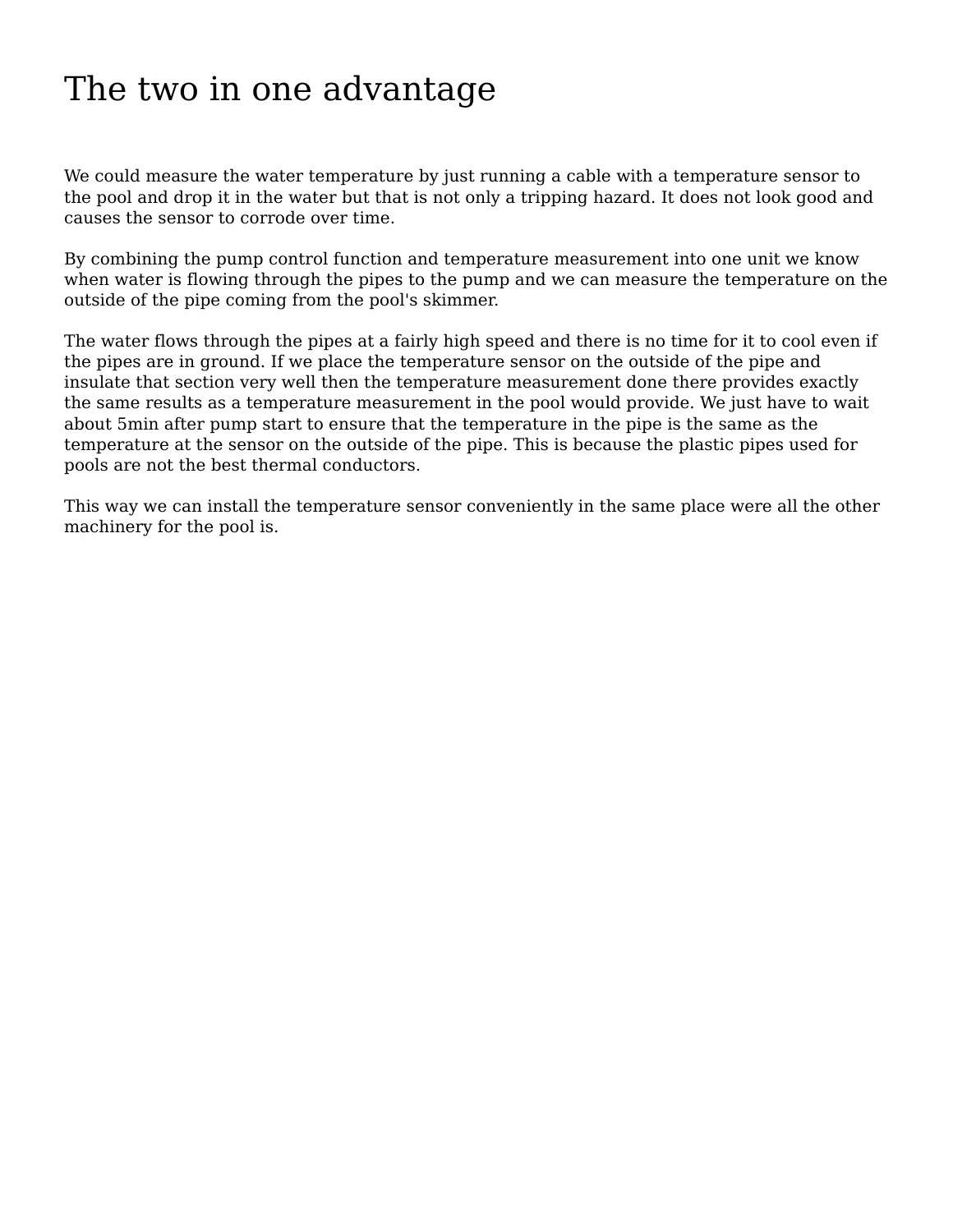# What it looks like

Here some pictures from the hardware. The tuxgraphics ethernet board is on the left. A 5V DC power supply is on the right, power connectors (in and out) are on the back with the relay in between. The push button on the front can be used to manually control the pump. This is in addition to the schedule that is programmed into the timer. The LED on the front is on when the output (pump) is on.



pool timer hardware, front view.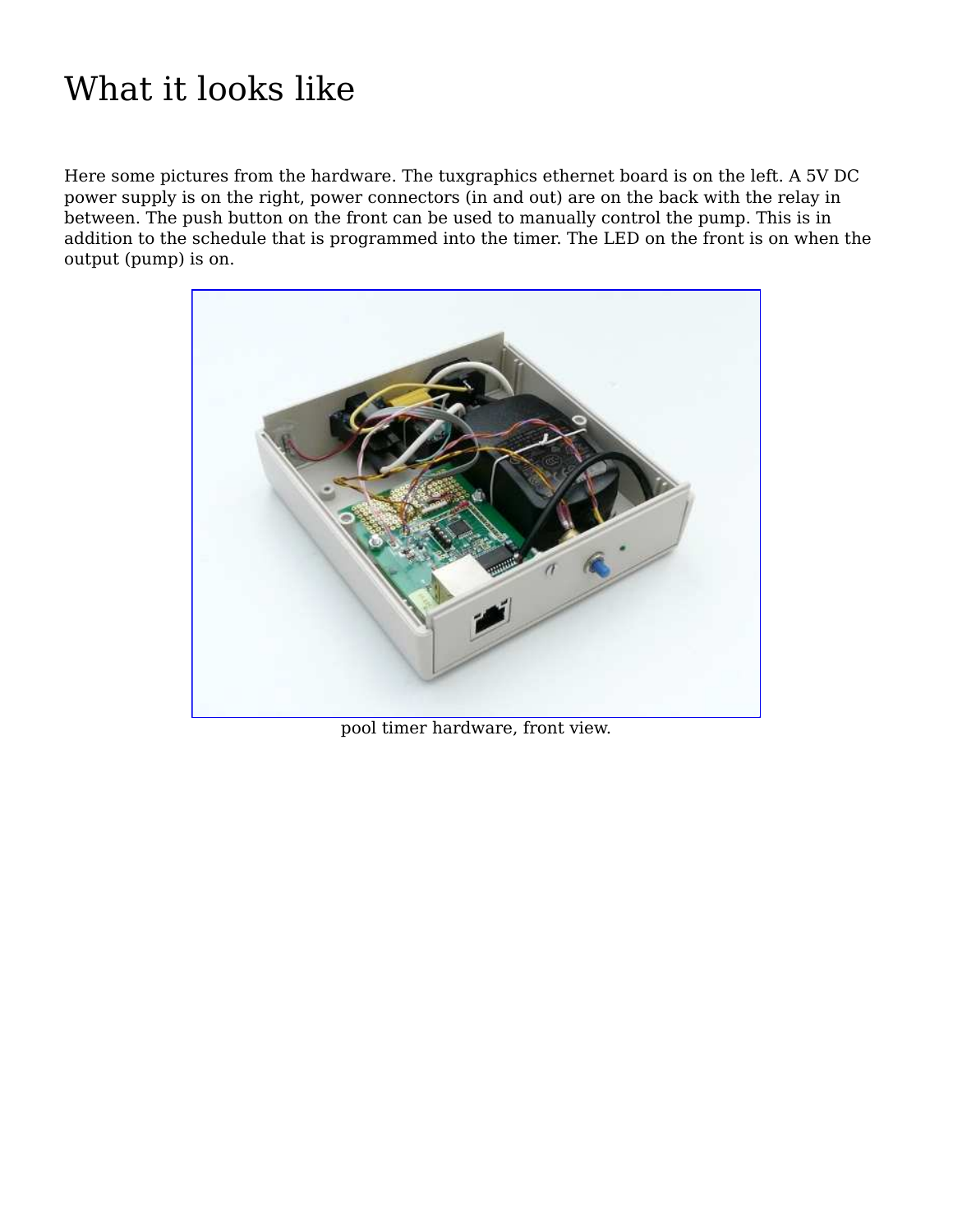

pool timer hardware, back view.

On the back you can see the connectors for power and a small connector for the temperature sensors. Everything that carries line power has been insulated with heat shrink tubing.

The next few screen shots provide an overview over the user interface.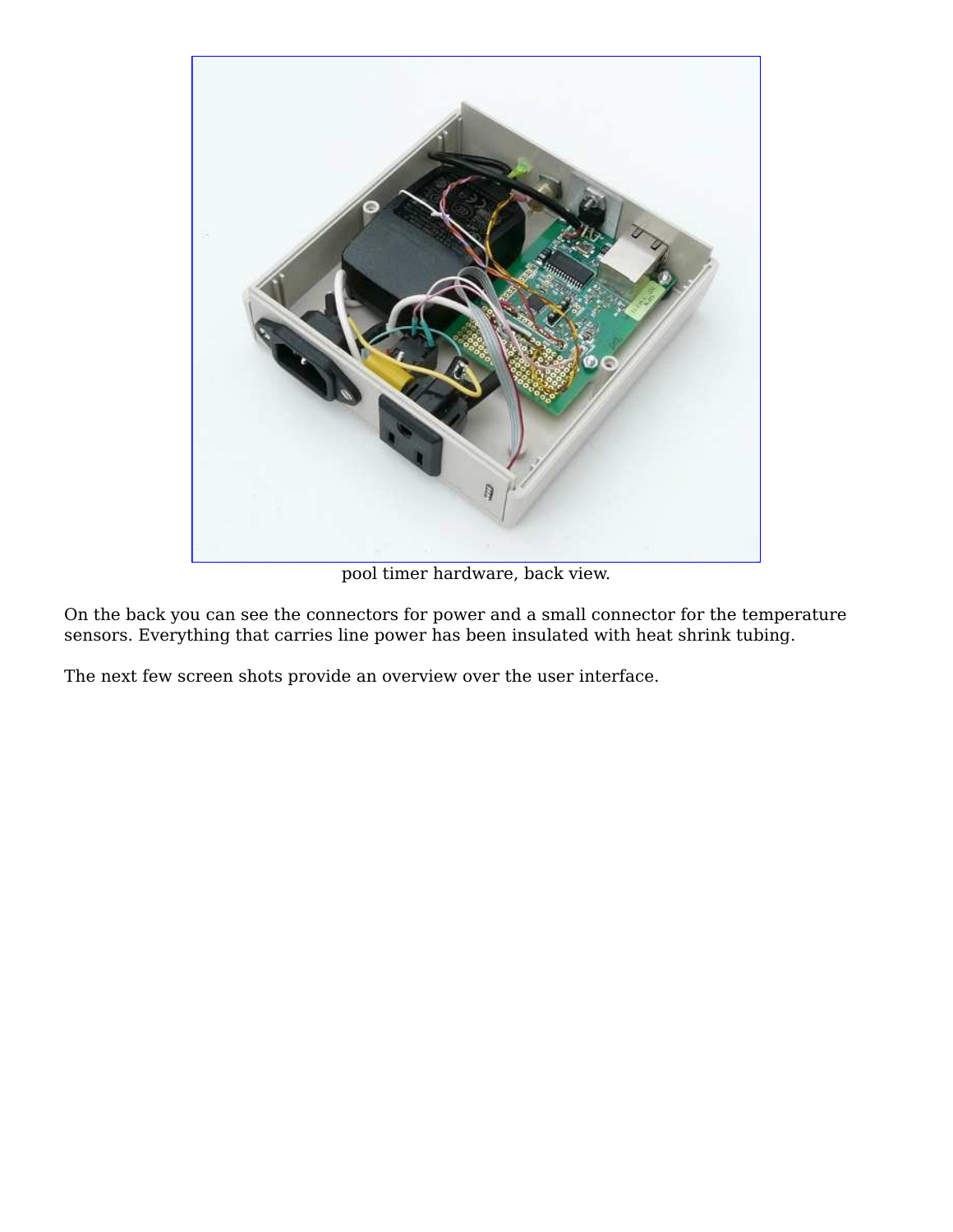

24h timer user interface

You can program the schedule of this timer from any javascript capable web browser on a PC or smartphone. The timer can be programmed in 15min intervals. To activate or deactivate a given interval you just click on the field and it will toggle between green and white with green meaning "pump on". There is a password protection to prevent unauthorized changes.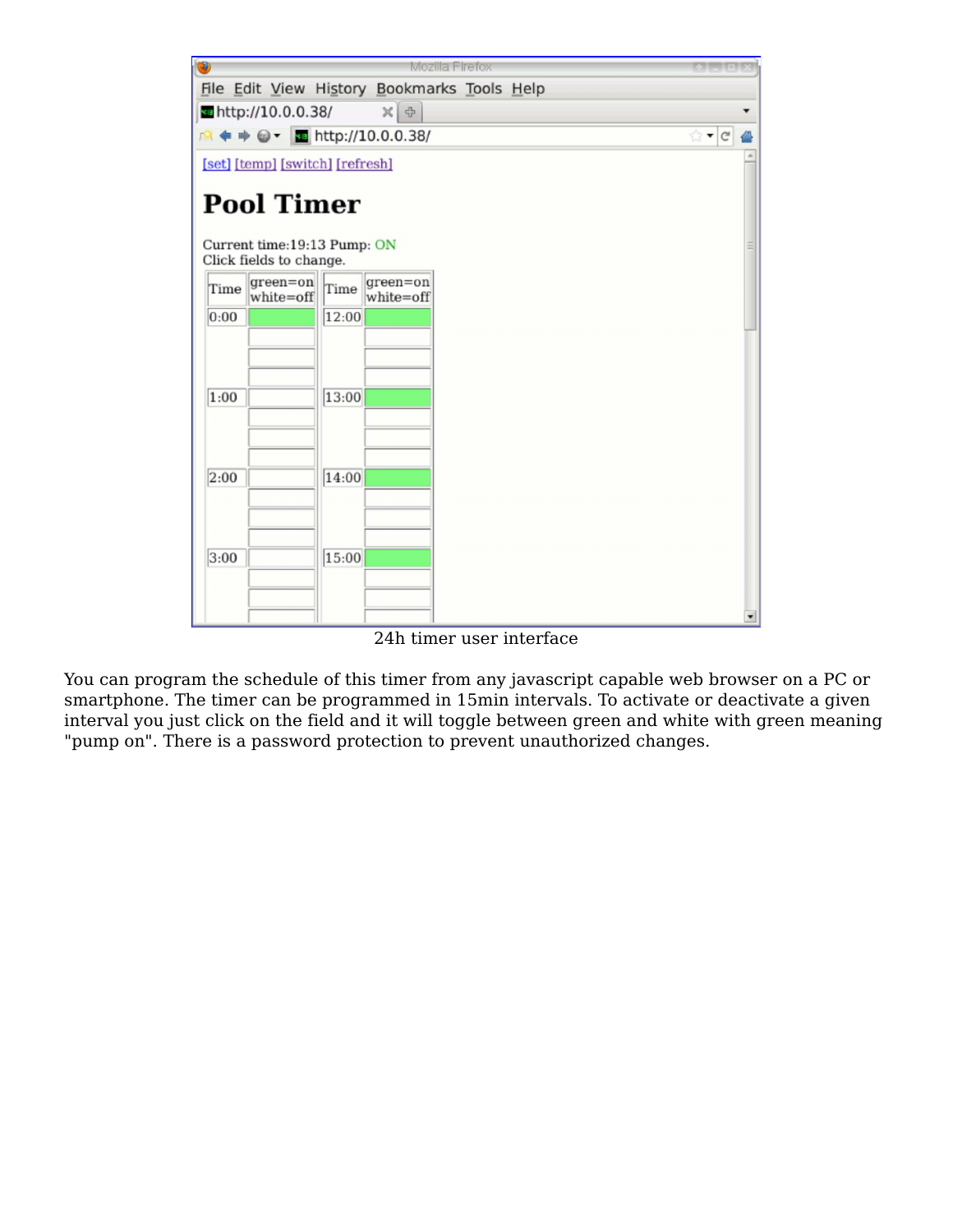

pool timer, air and water temperature

The temperature page shows readings for current outside air temperature and water temperature. The pool water temperature is measured at the outside of the pipe from the skimmer after the pump was running for at least 5min. If the pump is currently not running then the time behind the reading will indicate at what time the measurement was taken.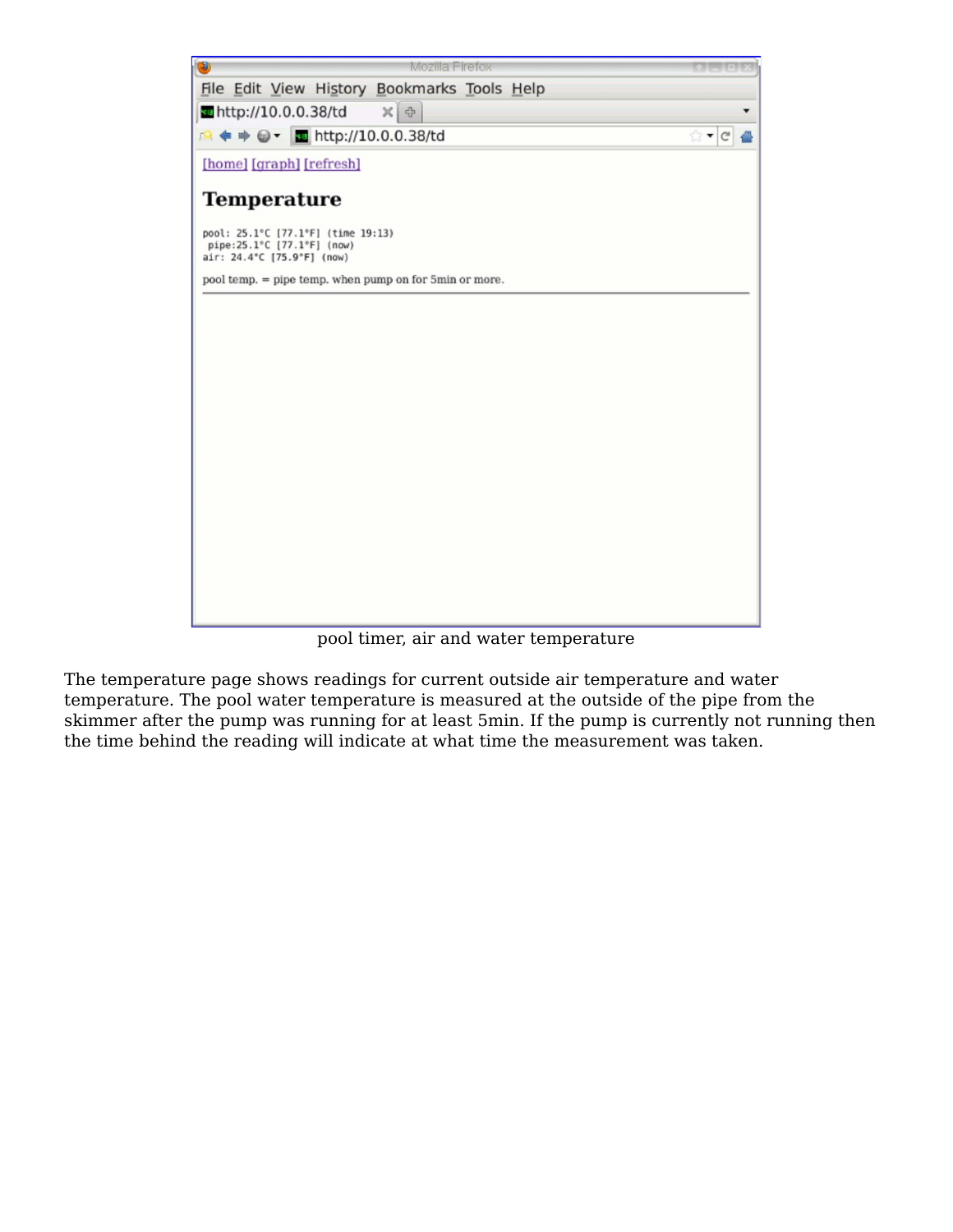| $\bullet$<br>Mozilla Firefox                                 | <b>A FRIDE</b>                              |
|--------------------------------------------------------------|---------------------------------------------|
| File Edit View History Bookmarks Tools Help                  |                                             |
| <b>xa</b> http://10.0.0.38/gp<br>$\times$ $\oplus$           |                                             |
| P $\Leftrightarrow$ $\bigcirc$ $\cdot$ B http://10.0.0.38/gp | ☆▼C                                         |
| [back] [CSV data]                                            |                                             |
|                                                              | air                                         |
| pool                                                         |                                             |
| $17-16:37=25.2$                                              | $17-16:37=25.9$                             |
| $17-10:37=23.5$                                              | $17-10:37=22.2$                             |
| $17-04:37=23.8$                                              | $17-04:37=15.2$                             |
| $16 - 22$ : $37 = 24.2$                                      | $16 - 22 \cdot 37 = 19.4$                   |
| $16-16:37=24.9$                                              | $16-16:37=25.7$                             |
| $16-10:37=23.5$                                              | $16-10:37=23.1$                             |
| $16-04:37=23.7$                                              | $16-04:37=18.1$                             |
| $15 - 22 \cdot 37 = 23.9$                                    | $15 - 22 \cdot 37 = 20.2$                   |
| $15-16:37=24.4$                                              | $15-16:37=21.9$                             |
| $15-10:37=24.4$                                              | $15-10:37=21.7$                             |
| $15-04:37=24.7$                                              | $15-04:37=19.9$                             |
| $14 - 22:37 = 25.0$                                          | $14 - 22:37 = 20.2$                         |
| $14-16:37=25.8$                                              | $14-16:37=25.6$                             |
| $14-10:37=24.6$                                              | $14-10:37=24.5$                             |
| $14-04:37=24.7$                                              | $14-04:37=19.0$                             |
| $13-22:37=25.0$                                              | $13-22:37=21.9$                             |
| $13-16:37=25.7$                                              | $13-16:37=27.0$                             |
| $13-10:37=23.9$                                              | $13-10:37=25.4$                             |
| $13-04:37=24.2$                                              | $13-04:37=18.8$                             |
| $12 - 22:37 = 24.2$<br>$12-16:37=24.8$                       | $12 - 22:37 = 21.4$<br>$12-16:37=25.7$      |
| $12-10:37=0.0$                                               |                                             |
|                                                              | $12-10:37=21.9$<br>$\overline{\phantom{a}}$ |

pool timer, temperature graphs for air and water

The system records historic data in graphical format and you can export it in column separated values format (CSV) to load it into a spread sheet. All the readings are initialized at power-on with zero and the first pool water reading is available after the pump was running for 5 minutes. You can configure the system for graphs in  $^{\circ}$ C or  $^{\circ}$ F.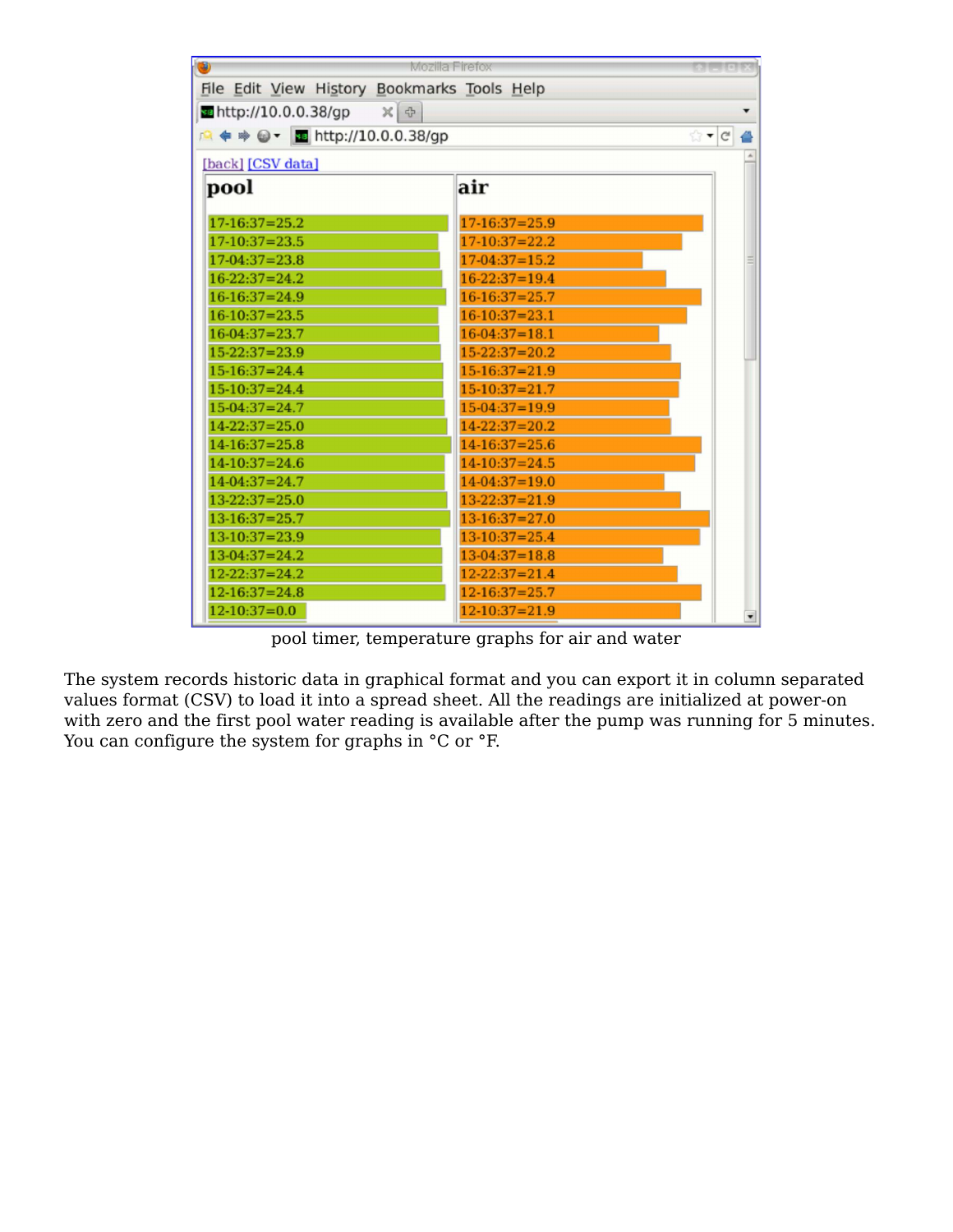## Installing the pool water sensor

We install the pool water sensor on the outside coming from the skimmer. I recommend to physically attach it on the side of the pipe. There might be an occasional air gap inside the pipe at the top and at the bottom you may have a bit of water on the outside of the pipe from humid air condensing at the pipe and then dripping down and running along the pipe. The below pictures show however the sensor at the top because it is easier to see that way.



What you need: foam insulation pad, kitchen aluminum foil, tape and the sensor

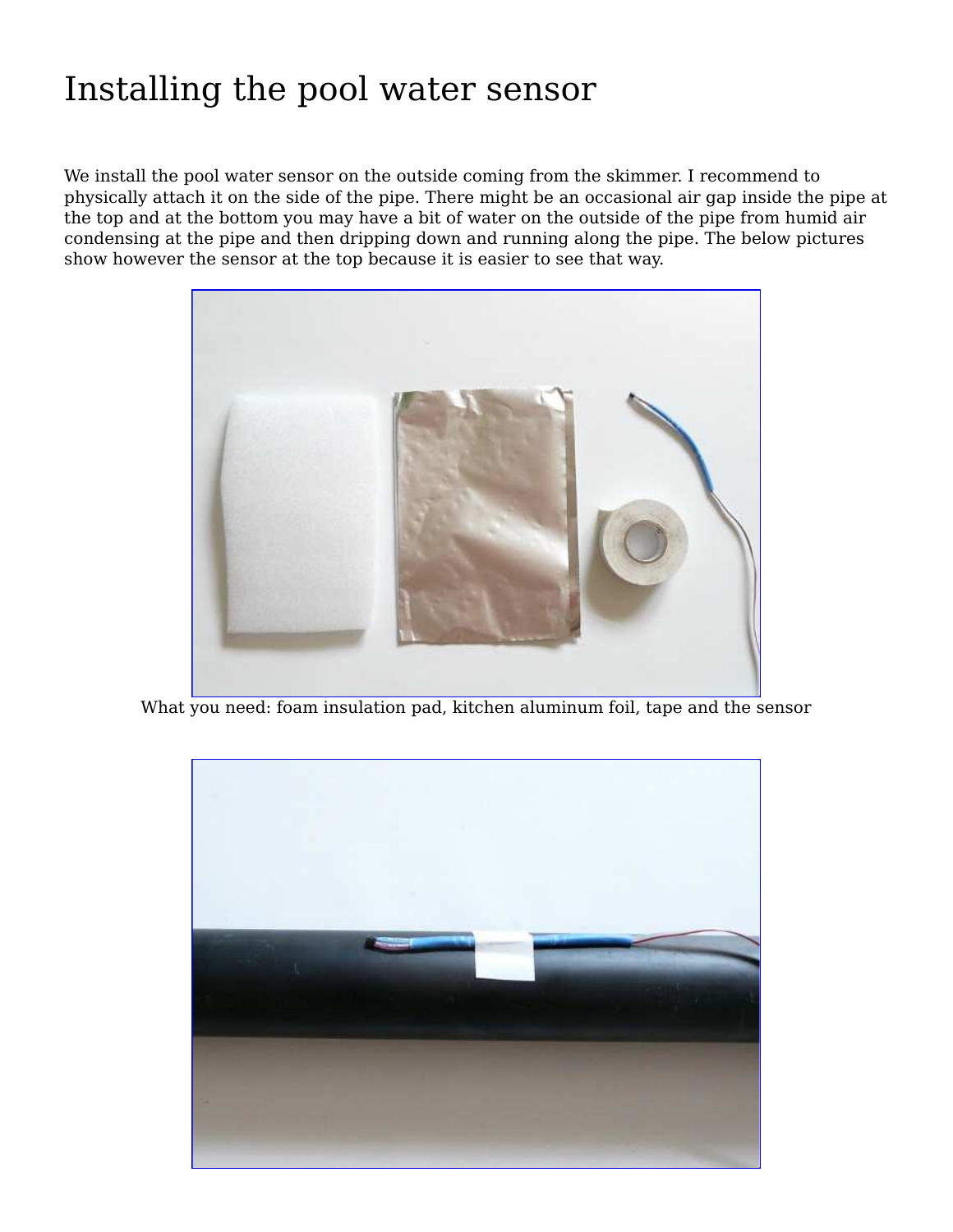#### Attach the sensor with a bit of tape to the outside of the pipe



Fold the aluminum foil several times. Aluminum foil is a good thermal conductor and it is flexible at the same time.



Place this thick pad of aluminum foil firmly over the sensor. You can wrap some tape around it to hold it in place.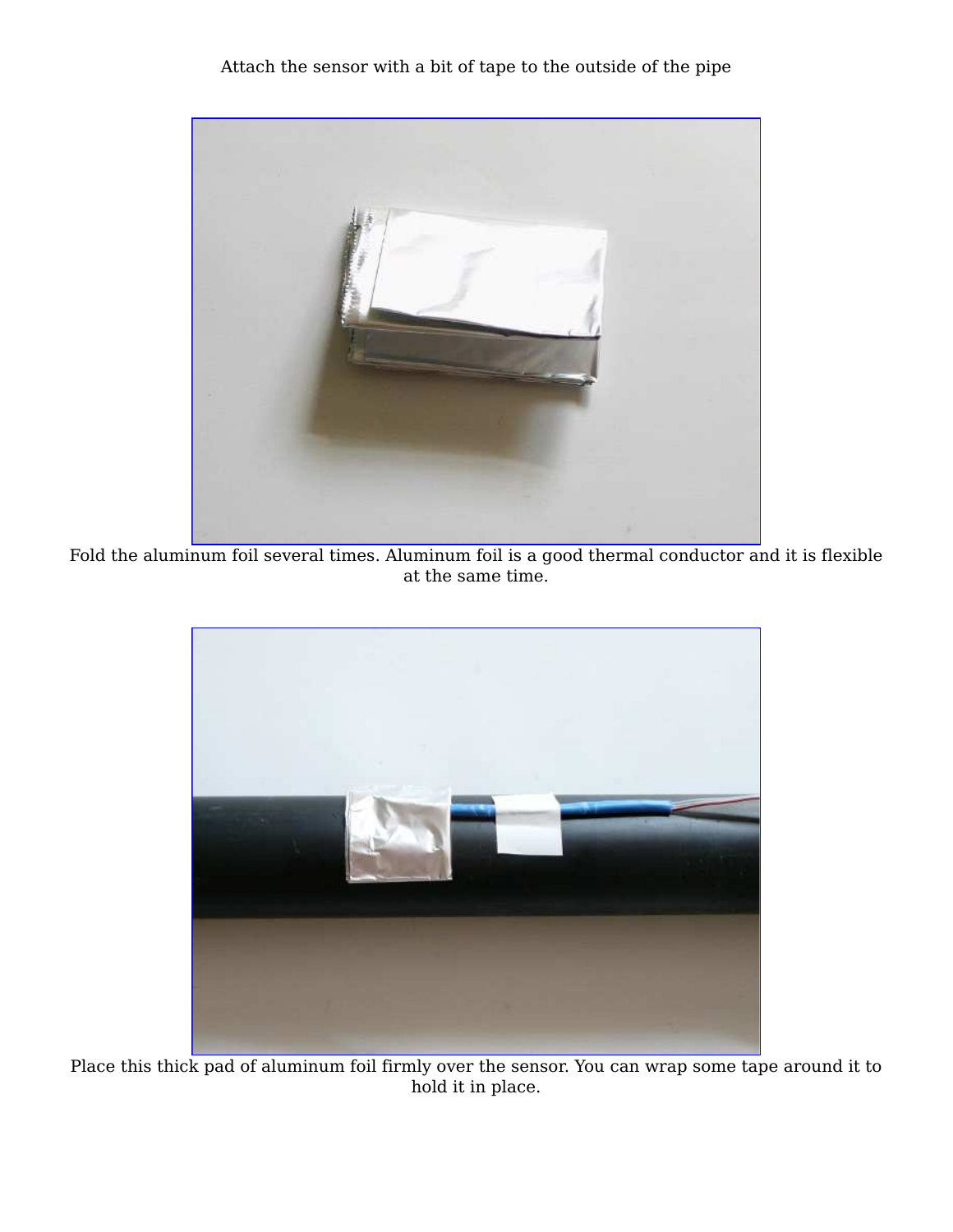

Wrap insulation around the whole area and secure it tightly it with tape. You can get professional foam insulation, normally used for hot water pipes, at the hardware store.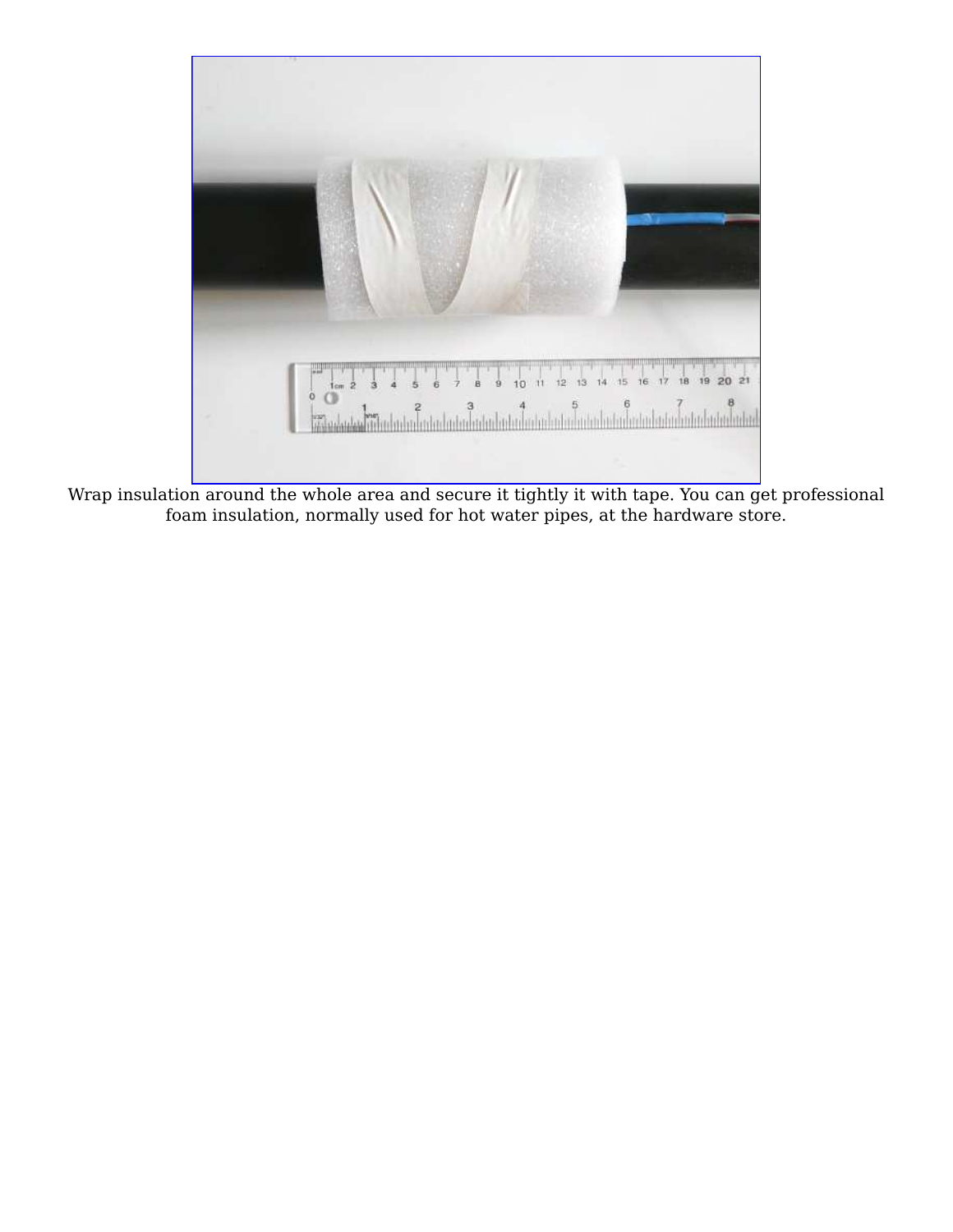### Ethernet to the shed

The pool equipment is usually installed inside a small shed in the garden. There is power but no network connection. I recommend to just use wifi and install the antenna on the outside of the shed. There may as well be enough signal strength inside the shed if the shed is made from wood or vinyl. The AVR WiFi article explains how to use wifi in combination with the tuxgraphics ethernet board.



WiFi antenna on the outside of the garden shed for the pool-pump, filter system and the pool timer.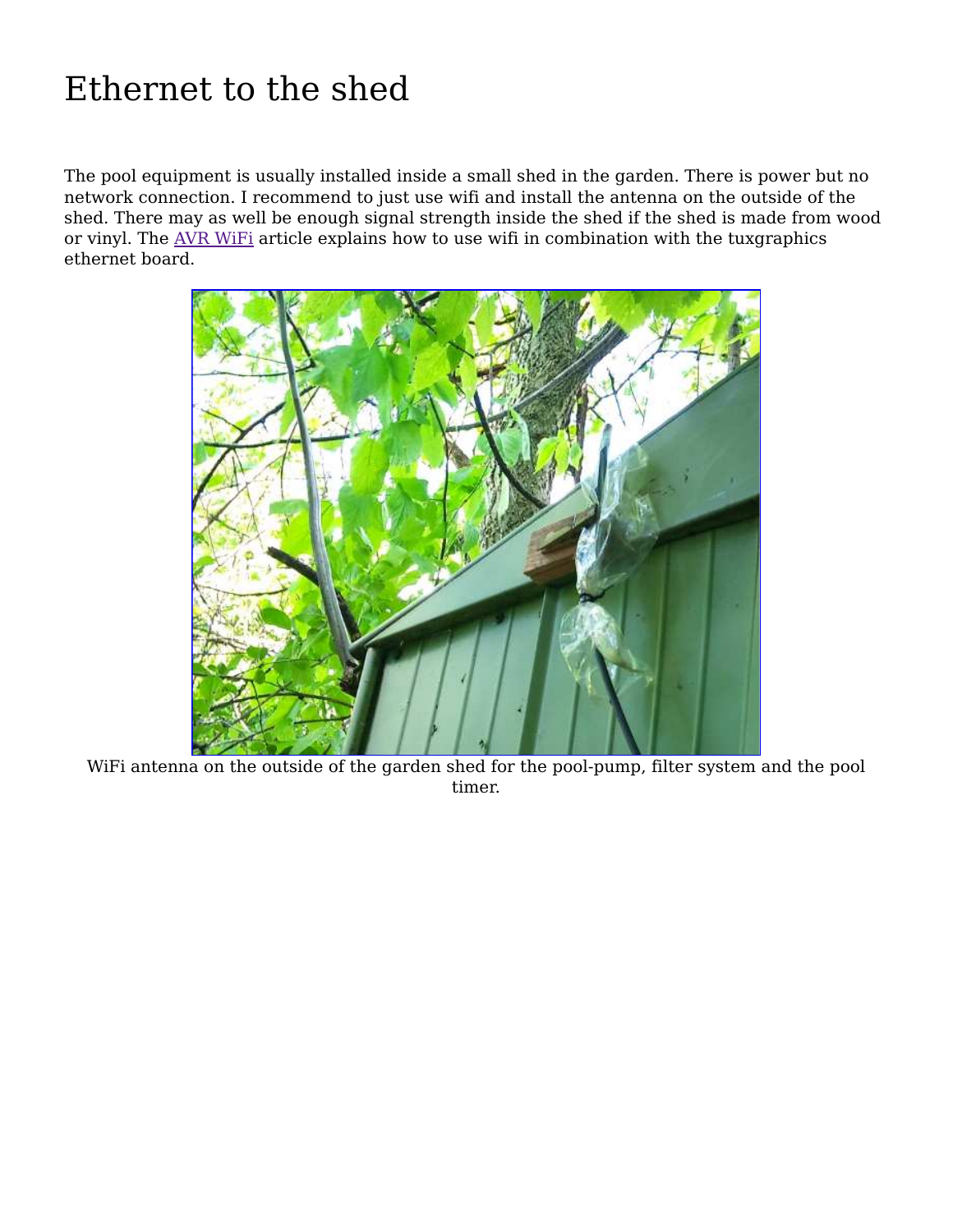# The relay to control the pump motor

The pool pump motor is quite powerful and requires a good relay. To have such a fat relay and thick cables running next to sensitive electronics is not a good idea. I recommend to install a "fat relay" permanently in a box directly at the pump motor and attach an own fly-back diode and power supply (e.g a wall plug adapter from some old electronics or an old mobile phone charger) to that relay. The pool timer provides then power indirectly. It powers the power supply of the big pump relay. This prevents any interference and makes the pool timer a much lighter unit.



A big relay permanently installed by the pump. There is a 1N4001 fly-back diode soldered across the coil contacts of the relay. Polarity of the DC voltage powering the relay is therefore important. Both the relay and diode are inside the the grounded metal box. You might want to ask an electrician to do this installation for you.

The rating of the pump relay should correspond to the rating of the fuses for your pump. E.g: fuse rating 15A -> relay contact rating 15A or more, fuse rating 30A -> relay contact rating 30A or more (In Europe standard fuse ratings would normally be 10A and 16A respectively).

If you have a pump motor running on multiple phases (240V, 2 phases in the US/Canada or 400V, 3 phases in Europe) then just use one relay for each phase (=hot wire) and connect the coil contacts of all the relays in parallel such that you will still need only one DC voltage to control all the relays at the same time.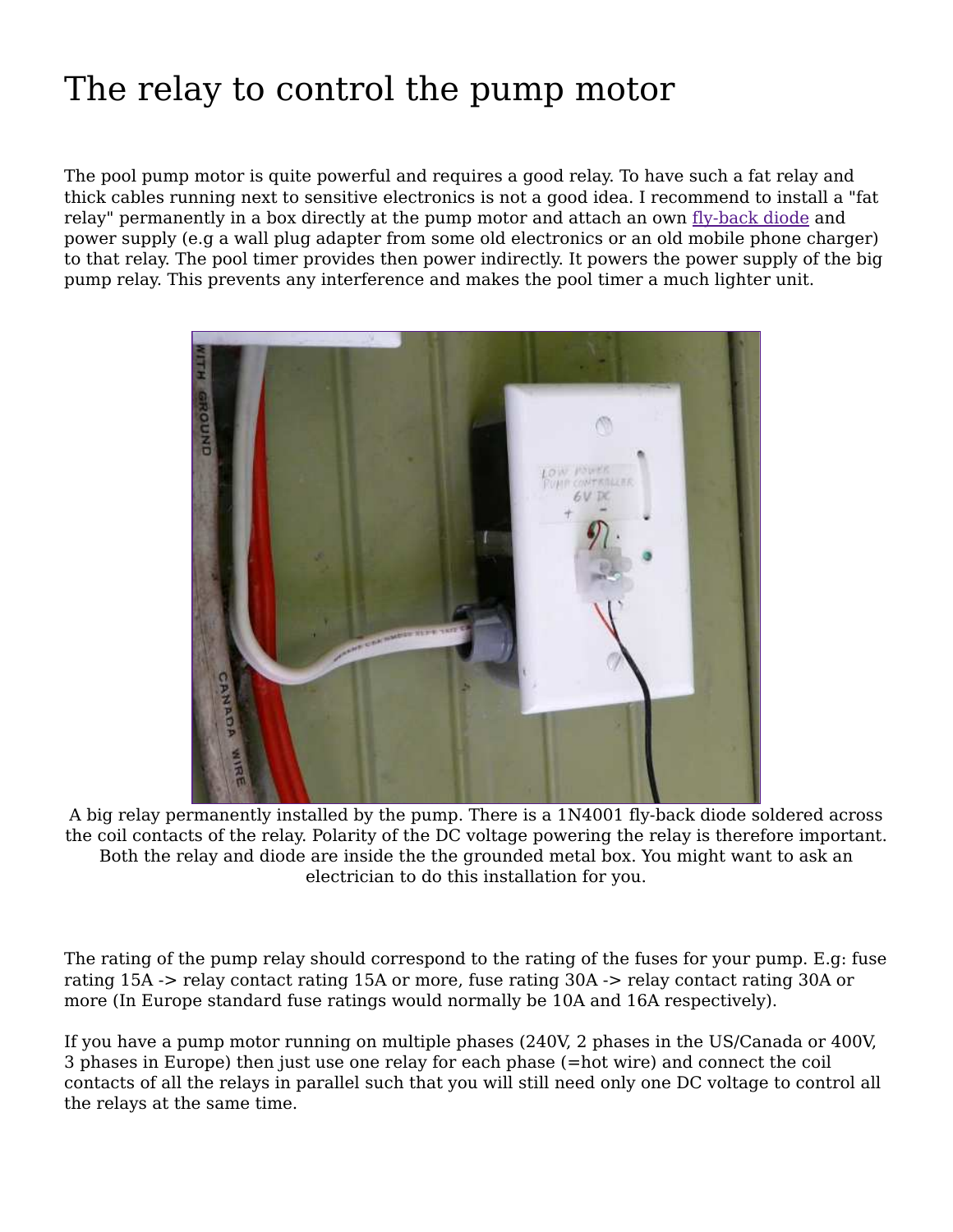# The required ethernet hardware

This hardware is essentially a little web server with the possibility to control a relay for the pump and read temperature sensors. The software will run on any tuxgraphics ethernet board with an atmega328p or an atmega644/atmega644p.

We use two DS18S20 which are already factory calibrated digital temperature sensors. They require a 4K7 pull-up resistor. I recommend to use a small 5-6V relay which can control loads of 5-10A. The tuxgraphics ethernet board has an open collector driver stage and a fly-back diode to control such a standard relay already on board. You can then permanently install a bigger relay suitable for the load of the pump motor directly at the pump. The relay directly at the pump is not shown here.



circuit diagram: connections to the relay, LED (indicates state of the pump), 2xDS18s20 temperature sensors and a push button to manually control the pool pump. Click on the image to view the diagram in pdf format